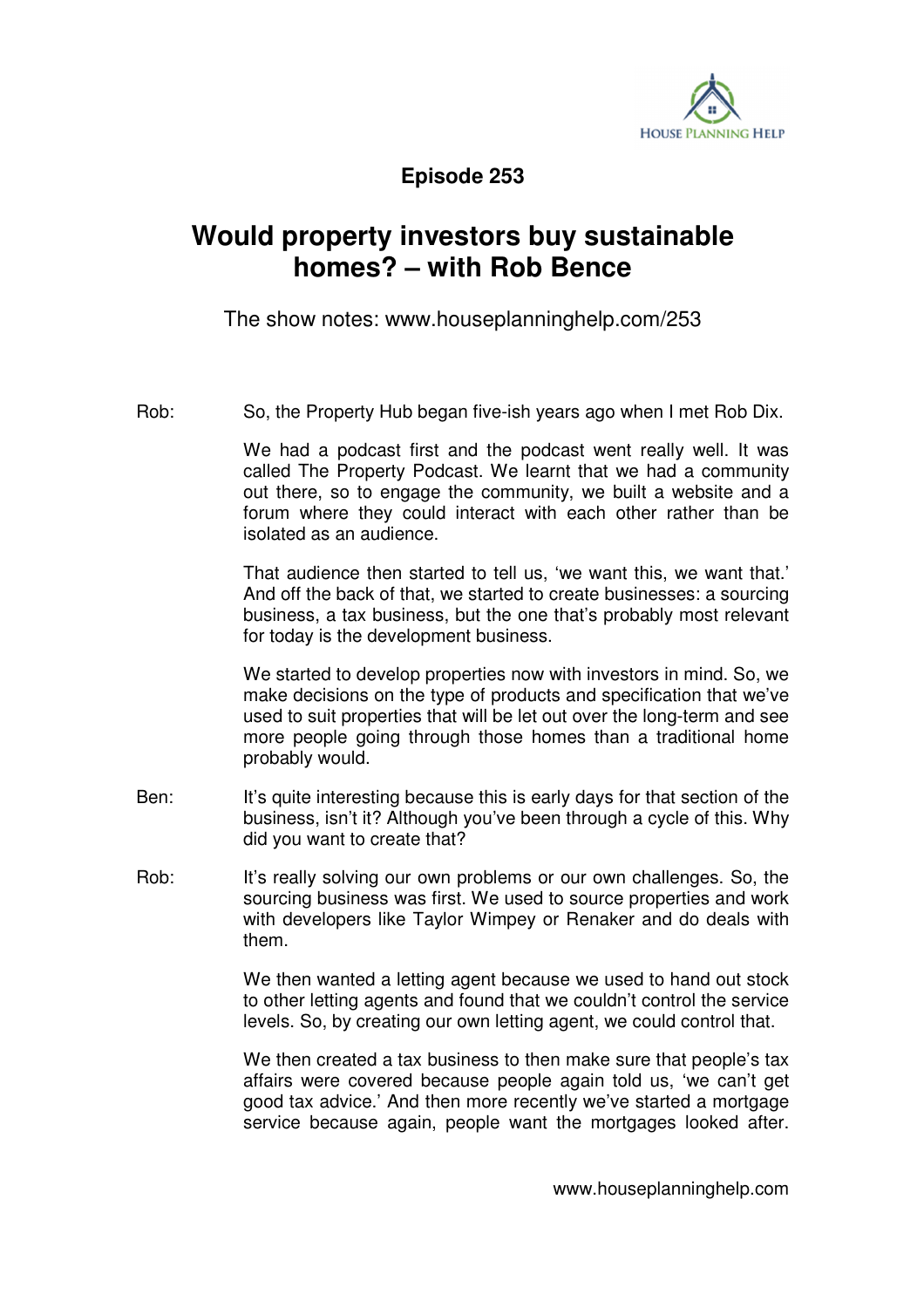

And we could recommend some people but we wanted to bring it inhouse and make sure again, we were controlling the whole process.

 And I think because we're control freaks, we thought, we're doing all of the other stuff. If we can build the product and then have it exactly as we want it and build it as we would choose, then we can control the whole process and the whole service journey from start to end.

Ben: I'm looking to tackle a development. I want it to be small to begin with. So, I think it's going to be nice to get your take on some of this. Specifically, I don't know what route I'm going down, who this spec development will be for, who it will be aimed at.

> But today, I guess the question I'm really asking is, will property investors have any interest in a very high performance home that could be a passivhaus, that could be built with sustainable materials, that might also have some level of renewables?

> Let's just start with that point. If you were just answering it straightaway, what would you answer?

Rob: It's certainly possible. It's more important to people nowadays. Not everybody just wants a yield. People will say, 'I want this type of home' or 'I want to provide this type of experience for my tenant.'

> So, it's not going to appeal to all property investors, but no property does. Some people feel very different about the experience of owning a house or an apartment. And again, people will feel different about the type of properties they own and will feel that, 'yes, I want to own that type of property that's built that way, that means that the tenant will enjoy that experience.'

> I think more and more investors, particularly as there are so many changes in the buy-to-let market now, more and more investors are serious about what they do and they have beliefs on how they should provide to the market and offer a better service and a better product to tenants.

> So, while it may not be seen as a mainstream product for a tenant, I certainly do think there'll be a demand for investors and therefore tenants.

Ben: I will say at this point that I am a property investor and I'd like to be able to switch my own portfolio across at some point. But that's another discussion.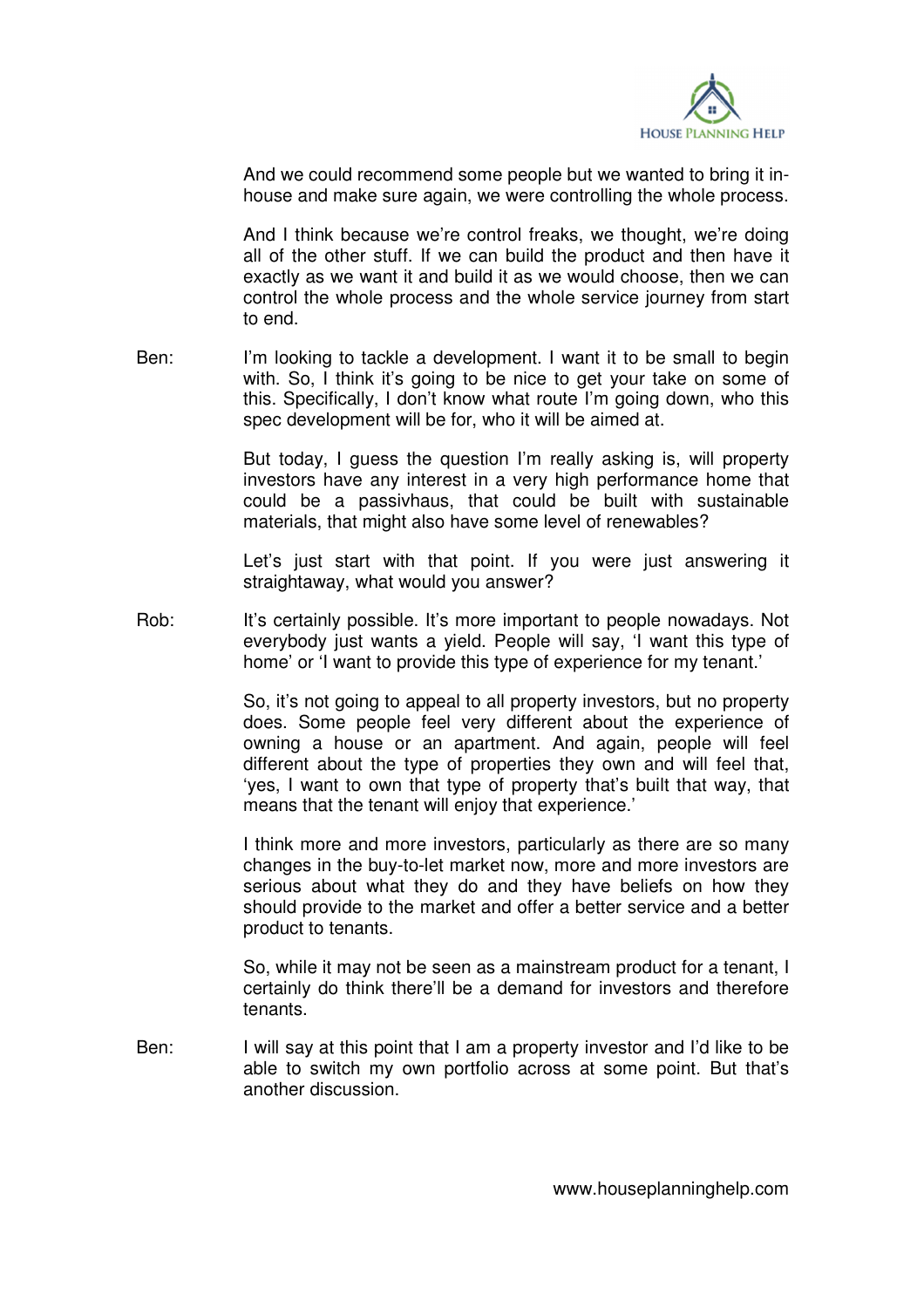

 What are investors interested in? Is there a common thread that even though this might be more of an ethical investor, what do they want?

Rob: Well, ultimately they want their property to be let quickly and they want as few issues to occur. So, a well-built home will mean that hopefully the issues or challenges as a landlord and as an investor are reduced. And they also then want their home to be desirable so that the void periods are at a minimum.

> That's kind of the basic requirements. Not a lot of hassle and by being let out quickly, again that reduces hassle. Beyond that, it's going to be capital growth, being a long-term investment.

> Of course, whatever type of property it is, it is going to be dictated to by the market cycles, the local area and how that's performing. But what's quite interesting about what you're trying to do, is I do think that the capital growth element will very much work well with what you're trying to do. Because I think unique homes and properties that are built to a higher standard are certainly going to perform better from a capital growth point of view than a cheaply built terraced or apartment that after ten years looks like it's been there for a hundred, when it really shouldn't.

Ben: It's been quite interesting. I've gone through my own self-build and I've been noting down the snagging list, the little things that are going on. And there's virtually nothing on there. And I have my fingers in certain pies, forums and what have you, and the amount of things on these buildings from so-called big, professional developers – so, if I could definitely have that high performance where people are just pleased with their homes at the end, that would be a major thing.

How might I validate this?

Rob: Great question. I think it's by speaking to local letting agents in the areas that you're looking to develop in, and having conversations with them and saying, 'what are your best performing properties?'

> They may give you a quick answer, but really push them. 'Which properties just go straightaway and why? Why is it? What is making a difference? Do you have any properties that are built this way?' If they don't, 'do you find that properties that are unique or are built to a higher specification, do they perform better on the lettings market?'

> You've got to be careful how you frame the question because if you lead them, they might just give you the answer you want. But if you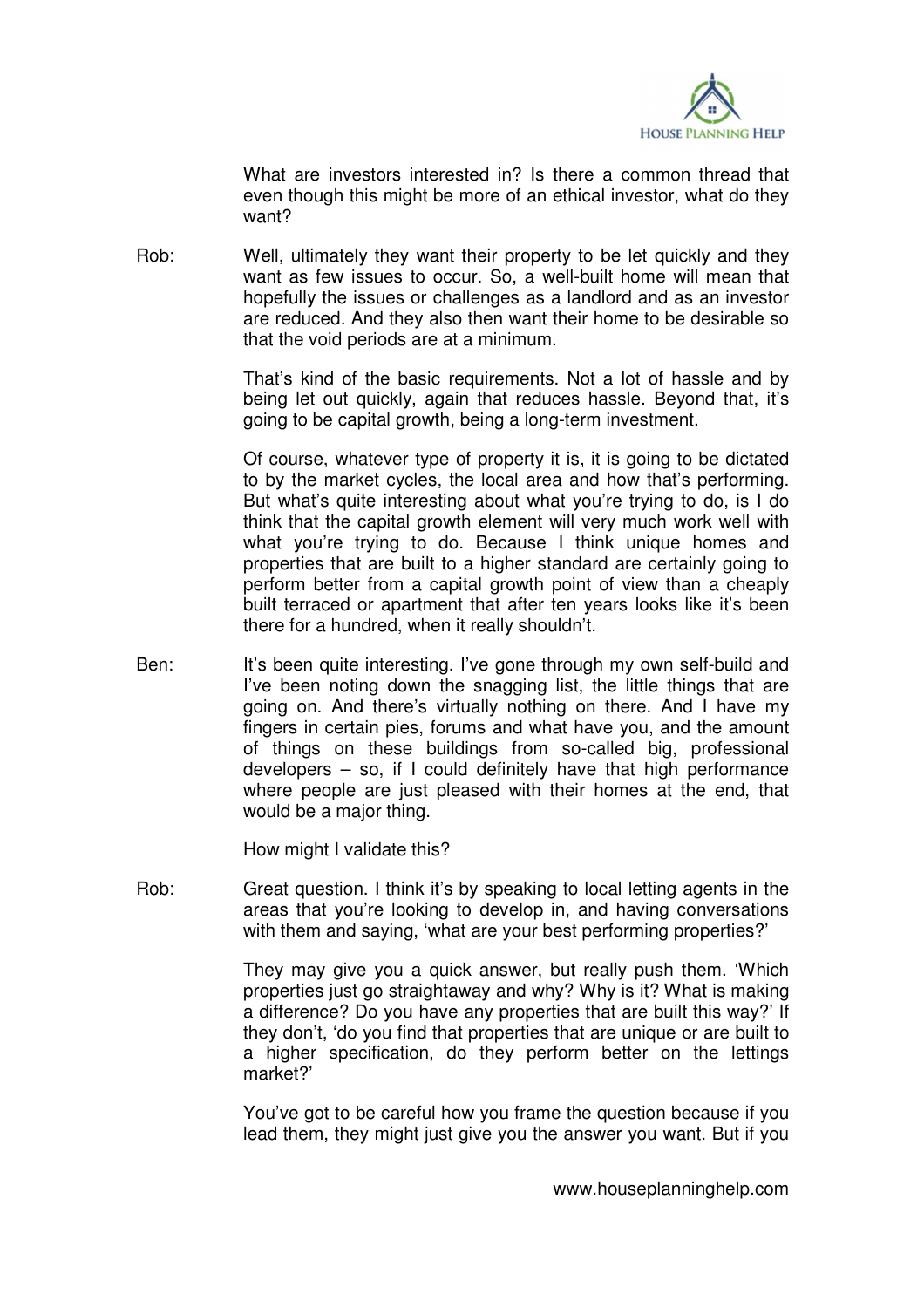

are clever about how you approach the questioning and don't lead them to an answer you want to get, then they're the people who are going to give you that validation because they're on the front line. They're dealing with investors and tenants on a day-to-day basis.

Ben: My gut feeling from what I found out before is that it would be the normal things like location. That's number one, isn't it? Availability of stock. That's probably why the major developers keep selling their products because people are just desperate to get hold of them. So, it would be things like that, near to good schools.

> Maybe this is a point then to talk about fundamentals and when I go about a land search, I can do this anywhere. What advice would you give to me?

Rob: Of course, you want the fundamentals that you've touched on. You need the rent amounts, the schools, the transport links et cetera. Of course, people instantly think of city centres, but absolutely it's not the case. You can do good work and build properties that are built for the investment market outside of city centres.

> I think what's quite interesting is, I think there's a real opportunity there. When you look at the rental market in more suburban areas where people do want to rent, it's often people's homes that they've moved out of. They're not professional landlords, it's just they've moved on. They've decided to let their property for whatever reason. And often those properties are tired and dated, and I think there's an opportunity for high quality new builds to really stand out.

> It's like a car. If you're offered a new car or a second-hand car that's ten years old, that's got a few rips in the seats and so on, you're always going to choose the new car if they're the same price. And if it's the rental market, if you bring in a new, high quality product to the rental market, and you can make it look like that for as long as possible, then your product, your home, is going to stand out.

> Now, it's a bit harder to do in a city centre and you have to take it a step further in a city centre and you have to then find a unique angle, a different way. But actually, just building a good quality home in a suburban area makes it stand out. You've got to have the fundamentals but that's the basics. Once you've done that, I actually think because of the lack of competition for these types of properties, the rental demand will be strong. You've just got to make sure that your yield is there.

Ben: How am I going to go about financing this? What different types of finance have you used in your business or would you consider?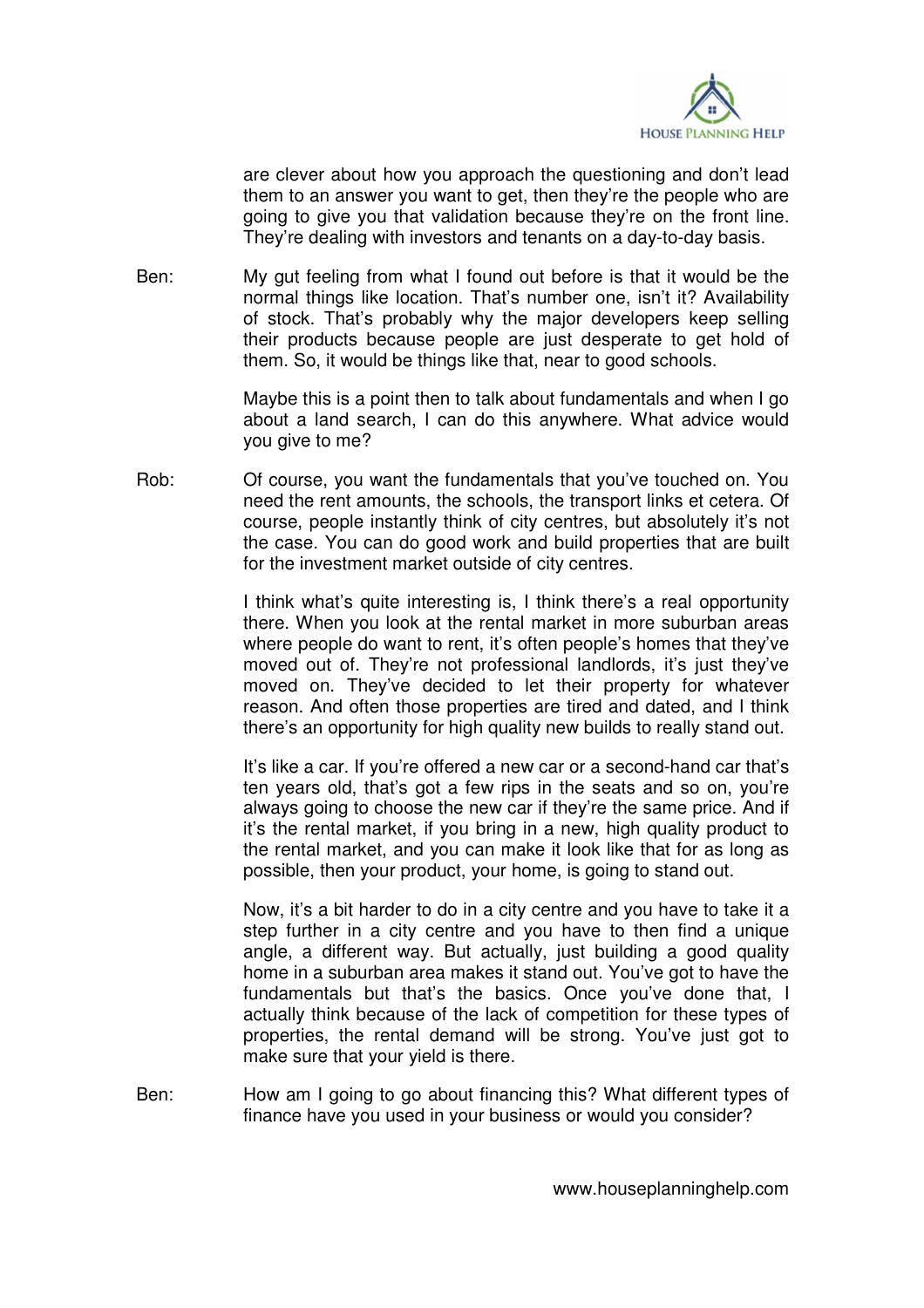

Rob: So when we started, we actually used a peer-to-peer lender. There are a few out there who will lend to property investors. The fact that you've built your own home will be a big tick in the box for them. They like to see some track record.

> If you don't have a track record, so if you're listening to this and you're thinking about doing it yourself, then you need to have a team of people to build it for you to have a track record. And let's face it. Why would you work with someone who's going to do a development for the first time on your project? So, you can get your track record that way.

> Once you have that, peer-to-peer lenders will entertain you. If it's your first project, the rates might be a little bit higher. But they are flexible, they are willing to lend, and they have pots of cash that they have to allocate and distribute as quickly as possible because their investors get upset if their money that they put in isn't being used.

> So, for the first development, if you don't go that route, at least consider peer-to-peer lending.

> Beyond that, then you have development finance options. And I would recommend that you work with a broker. You can try to do it yourself, but it's a nightmare. Although we have been doing this for a short while and have got a bit of experience now, we wouldn't consider trying to do this without a finance broker.

> They're different to a mortgage broker. A little bit of Googling or LinkedIn searching and you'll find them. Always go for recommendations if you can. And that route again is something to consider.

> There are more and more lenders coming to the market which is really pleasing and you may be able to get finance going down that route.

> So, peer-to-peer, or if not, try a broker. You want to avoid the banks. They may tell you they want to lend but they don't want to. They have to be seen to be showing encouragement and will to lend to developers and businesses, but actually they try to do all they can not to. And if they do lend to you, they'll want so much security against the development that you may as well fund it yourself.

Ben: You have sometimes sold developments upfront. Has that worked well?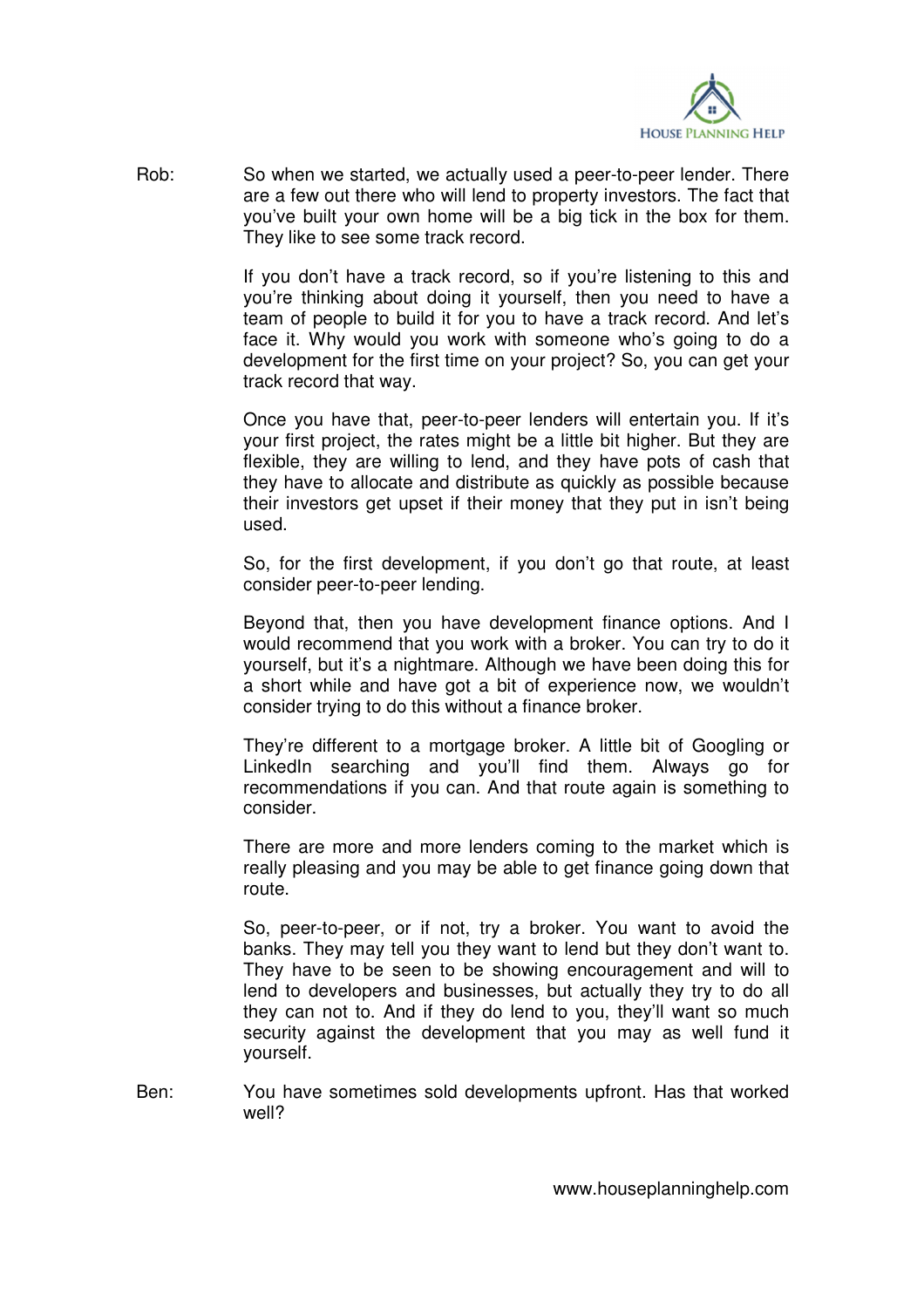

Rob: It has. It's worked well for us because we know what our exit is, that part of the equation has gone. So, that's quite nice to know, that once we've finished a development then we can pretty much walk off-site after all the snagging is done.

> It doesn't actually impress lenders as much as you'd think it would. We thought that lenders would be impressed. Yes, they tick a box, but it doesn't hold too much weight for them.

> What it does do though, is it means that you're locking in your price today. And if you do have capital growth – which we've seen on a development recently; we've got twenty-four apartments in Greater Manchester – if we resold them today, even though we've only just started developing on it, we could possibly add ten-thousand pounds per unit because that's where the market has gone. Against twenty-four units, that's two-hundred-and-forty-thousand pounds which is a huge swing.

> Now, it can go against you the other way. So, it's pros and cons. But the other thing that we've noticed is, if build costs have gone up in that period as well, then you've got to pay for them. You've locked in your price.

> So, it's great and it's nice from a security point of view, but there are some downsides. And you make a choice. You can sell them at the end and not have that security but then possibly get more of an uplift, or you can just lock-in today and know what you're dealing with. And for us, we prefer that security, just to know where we stand. Particularly if we plan to do a few of these. It just gives us that comfort and peace of mind.

- Ben: Any other forms of finance that might be worth considering, finance that you've used or maybe have thought of using? Crowdfunding? I don't know.
- Rob: You could consider a JV, basically private money. If you have a network, you can approach them with a plan to say, 'I intend to do this' and you may attract investors who would be willing to get involved. Particularly with the banks giving out so little in the form of interest these days, a lot of people are keen to do projects like this.

 The downside for me and the reason why we've stayed away from it is the amount you have to offer to make it attractive to these investors can be quite high. Some people want very high returns, double digit in terms of percentages, or a profit split.

 So, for us, in the beginning we've gone down peer-to-peer, and then since then, development finance.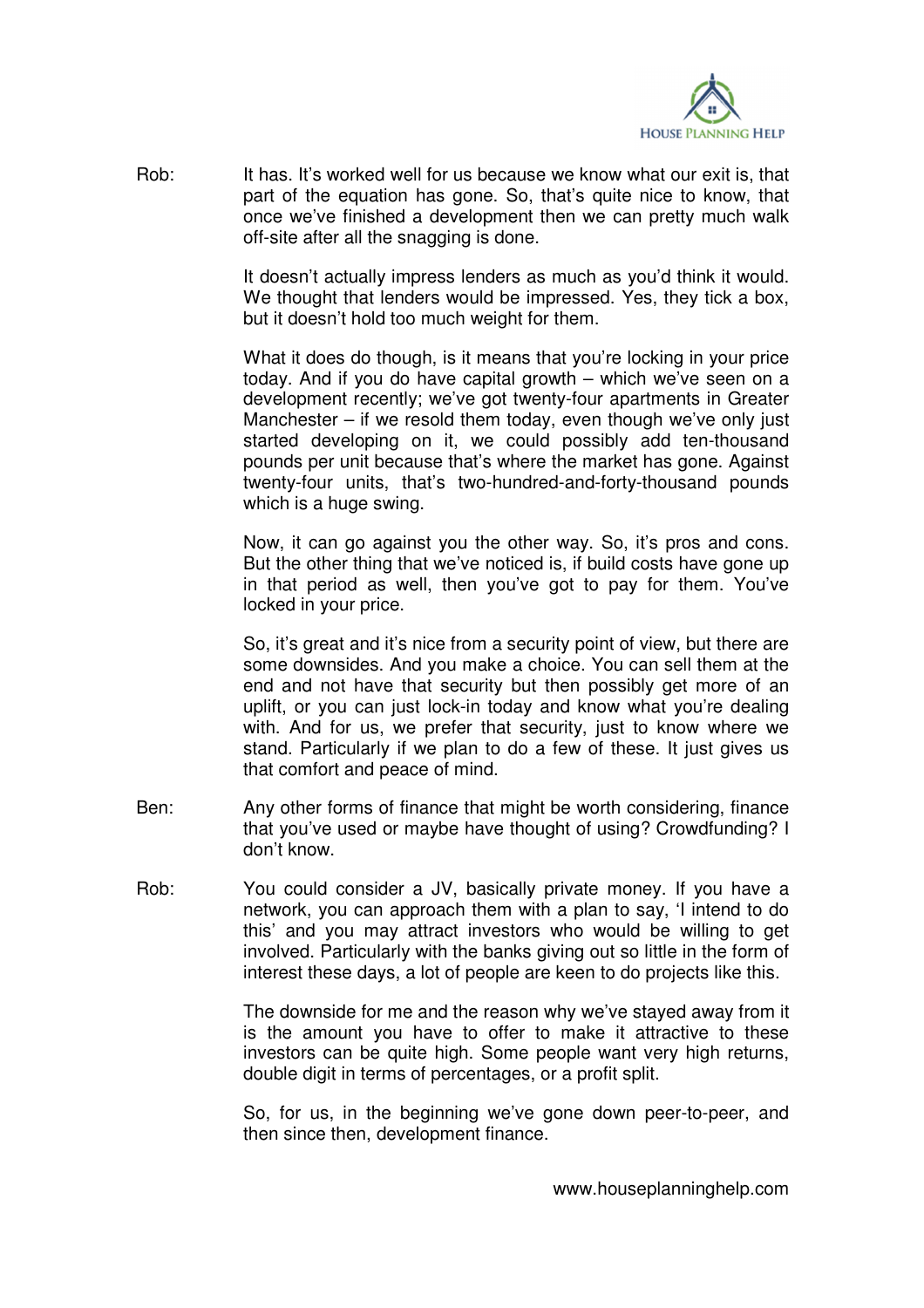

- Ben: This all sounds second nature to you but if I'm totally honest, it scares me a bit. Have you ever had those moments during your business, even if it is back to the early days? And how have you dealt with it?
- Rob: It still scares me now. Because the numbers that you're dealing with, no matter what size development, are always pretty intimidating.

 From a business point of view, we're dealing now with much bigger numbers than we've ever dealt with before. And it's not hard with a development for that to happen because these are properties at the end of the day, and properties are expensive.

 It's not all been plain sailing. It still isn't, and we are learning as we go on. Our first development, we made a loss. We're very lucky that we had other businesses that were doing well that could absorb that loss. But that was a painful experience. We learnt a lot from that experience.

- Ben: What did you learn?
- Rob: We learnt that the team is key. Ultimately what cost us was having the wrong people looking after the project. There were lots of mistakes, but that one was the biggest.

Having the right team and the right people is critical. What we found is that if we'd had the people that we have now in place, even though they cost a bit more, they would have paid for themselves several times over.

 So, pay for good people because they can be the difference between profit and loss. And even if it eats into your profit a bit by employing or having a team that is just that little bit better, it's worth it. Because if you put a poor performer in charge of the project or a poor team in charge of the project, not only can they reduce your profit, but you could end up at a loss.

 That's the risk that you take with development. The upsides are attractive but the downsides are quite scary.

Ben: This is obviously a position that I don't want to get myself into. And I suppose that's one reason why I'm so keen. I've got ideas of a potential architecture firm to use, builders and so-forth; a pool of those sorts of people. But that, as you mentioned, comes at a cost.

> So, how are you levelling out your budget and making sure that you are quite confident in all those numbers?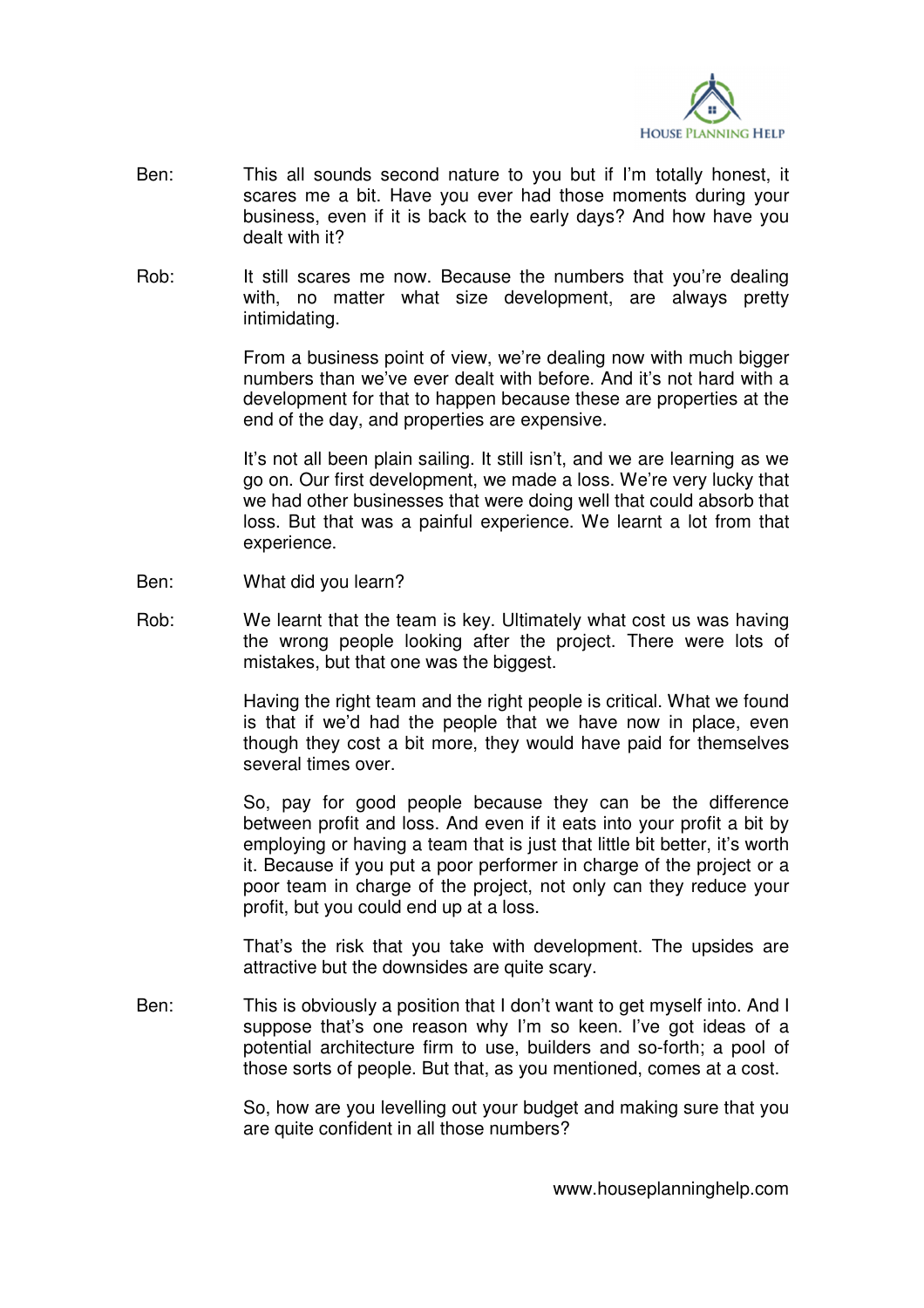

Rob: It's really interesting because the finance companies will have a monitoring surveyor and check your numbers. So, if you work with a peer-to-peer lender or a development financier, they will have their own QS review the numbers and decide whether your plan and project is viable and whether your numbers stack up.

> Because you can present numbers to them but you could be wrong or optimistic because you want the deal to work. They will critique your numbers and give you a second opinion.

> You can also pay independently for a third opinion, if you like, to give you more comfort particularly on the first few projects, that your numbers are right and you should come in where you want to be. But the surveyors don't cost a lot of money, even really good ones. You're talking a couple of grand here. A mistake or something priced wrong can cost you a lot more than a couple of grand.

> So, having your numbers checked at the beginning I think is critical, and asking people to be really critical, point out what's wrong with your plans, what's wrong with your ideas, what's wrong with your timeframes, really invite criticism early on, critiquing of what you plan to do. Because even if they're being a bit overzealous in their opinion and feel that, 'this is really bad' or 'you should really avoid this,' while that may dishearten you, you want to really encourage that. Because you can then go and investigate it. And it's a lot cheaper to investigate it before you start than after you've started.

- Ben: Who have you got in your team? You're obviously saying that the team is such an important part. So, for a developer, who are the key people?
- Rob: It depends on what level you're going at. For us, because of the projects we have and what we want to do, we're building our team bigger than we probably actually need right now.

 So we are bringing in, some of these hires are with us and some of them are being hired for, but a construction director, a senior QS, a procurement/estimator, a site manager, we've already got our land buyer.

 Actually, for the size of projects we're dealing with, that is probably overkill. But it's where we're going to next and we want to be ready in advance for those bigger projects. But as I've already said, the cost of getting it wrong can be so big that the investment for us is absolutely worthwhile.

 For developers starting out who just want to do a few projects, having a good estimator, someone good at procurement who's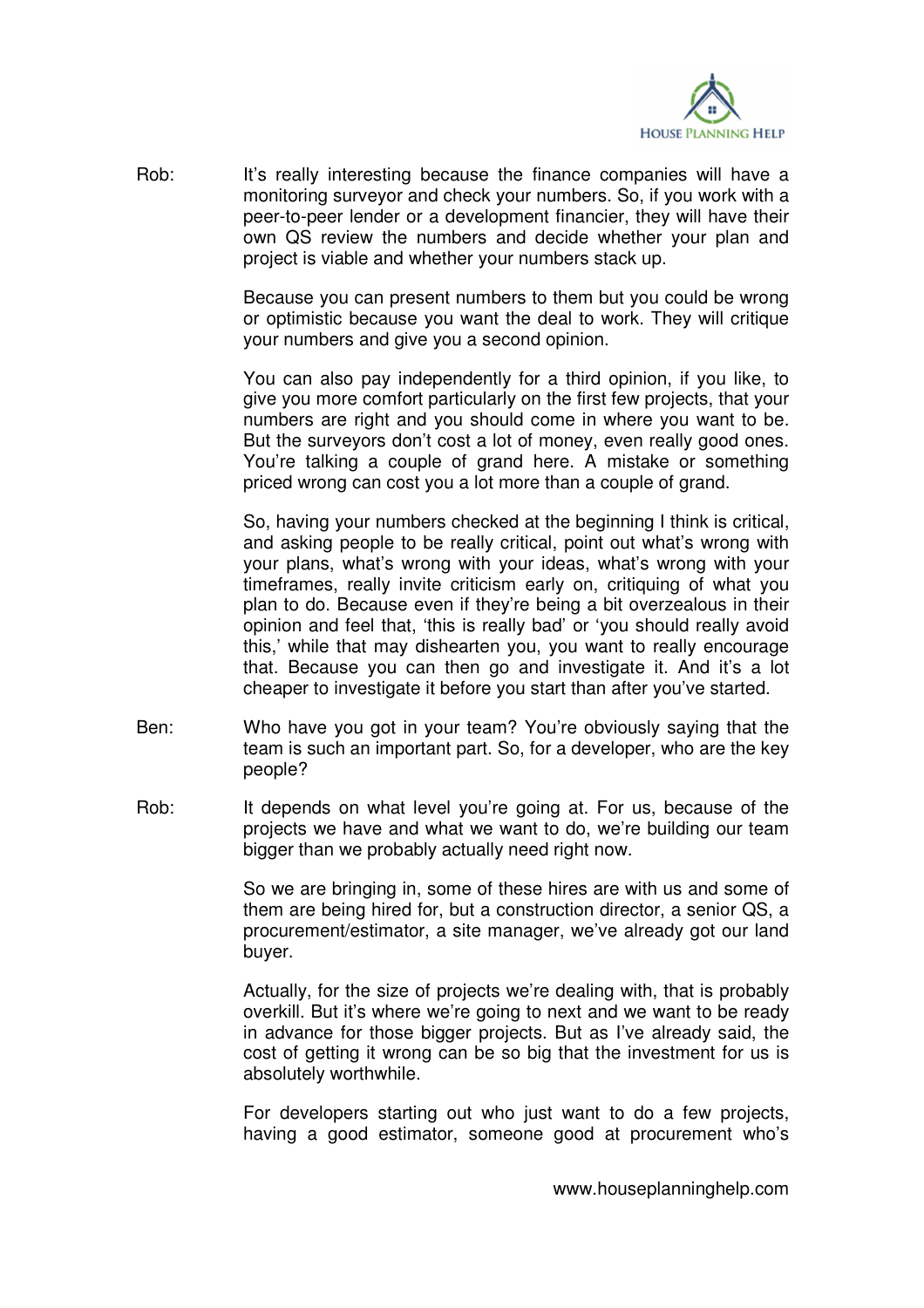

going to find the materials, get the right teams in at the right prices, and a really good QS – there are lots of them out there, but as we know in any field, they're not all created equal.

Ben: Are there any important questions that I should be asking myself at this stage, where it is really all in the air and I could go in any direction? What sort of things do I need to be thinking about? I've obviously got the background of a self-build which I know doesn't take me everywhere.

> It's interesting; it's almost the flip situation of you coming from the property development side and then jumping into construction.

Rob: For me, I'd get very clear of what you want your outcome to be. Because you can go into this and you could build some nice homes and make a nice profit. But you can't judge whether it's been a success or not without getting very clear at the beginning.

> Like, 'why am I doing this? What is my outcome? What does that look like in twelve, twenty-four months?' Whatever your timeframe.

> By getting very clear on what you want as an outcome will help you make better decisions at the beginning. You have so many decisions in front of you right now, it's hard to make them. But by getting clear about what you want in the future will make the decision process a lot easier.

Ben: Let's just throw some of this at you. Let's say that I would like to do more development. I feel that it's a crying shame that so many poor quality houses get built. So, I'd like to be able to scale up. Does that inform this smaller development?

> This is just a test really to see whether it would work well. I don't want to come out of this thinking I never want to do it again. That's quite important for the first one. Three to five units. I really don't want to be slipping up the slope if I can help that.

Rob: I think by doing your first one, you're going to learn a lot about what you like and what you don't like as a developer, the type of projects you may or may not be willing to take on after that.

> The first one you're going to learn the most. It certainly was the case with us. And I think it's wise not to go too crazy on that first one. I think the experience of that will help inform you, 'have I got the right people around me? Have I got the right business angle, the right model? Am I going after the right markets?'